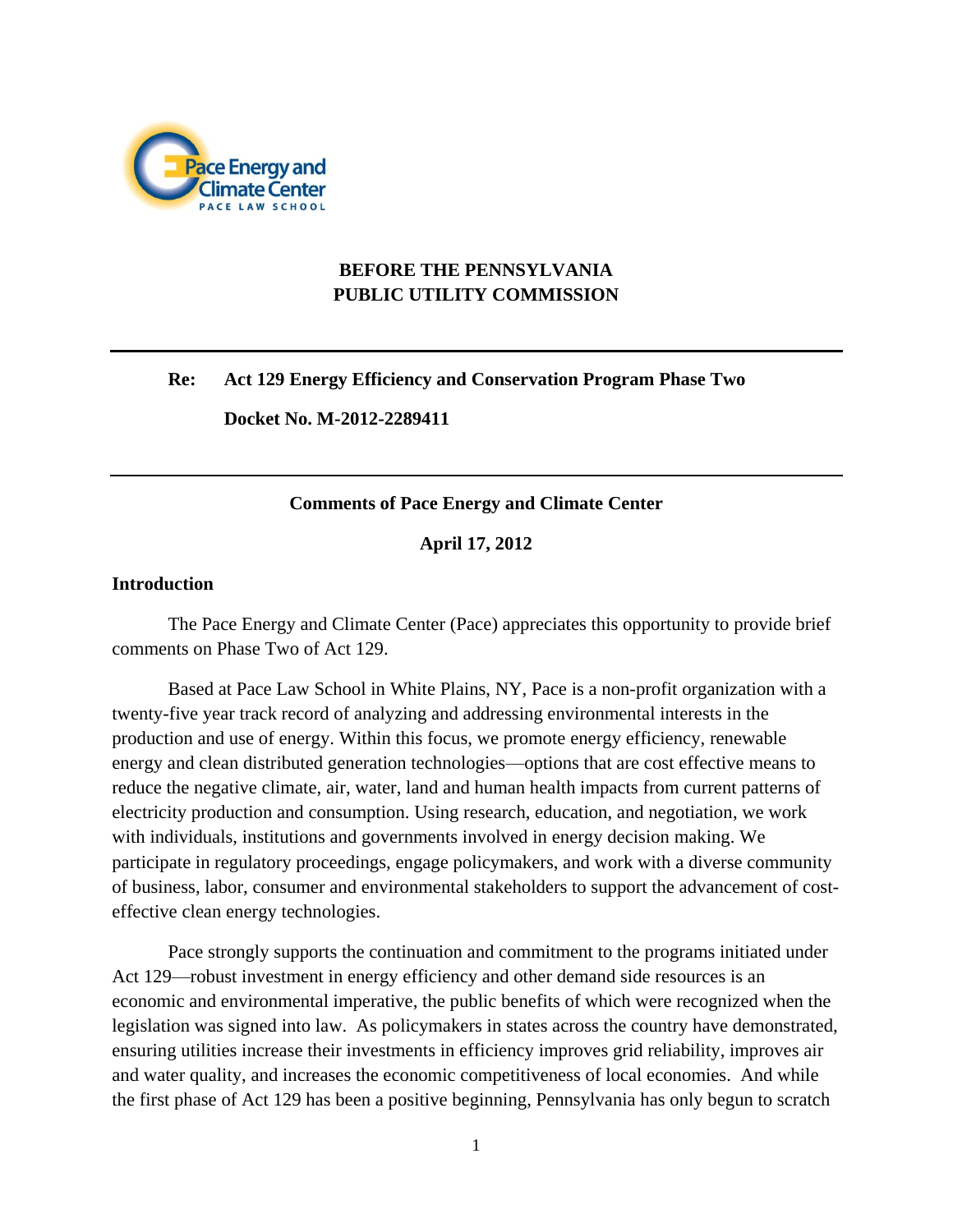the surface of its economic potential for cost-effective efficiency and demand response. The Optimal Study recently commissioned by PennFuture provides an excellent resource to inform the Commission as it considers improvements for Phase II of Act 129, and we urge staff to consult it as they weigh the future design of programs.<sup>1</sup>

In addition our general support for a serious and long-term commitment to these valuable programs under Phase II of Act 129 implementation, we offer the following responses to some of the specific questions posed in the Secretarial Letter.

- 2. Length of second EE&C Program: We support the extension of the EE & C programs for a five-year period, which would provide the market certainty needed for both utilities tasked with meeting energy savings targets as well as the contractors completing the efficiency projects to plan for the future. In addition, we urge the Commission to build into that five year horizon annual evaluations of program performance in order to allow for Commission staff and program administrators to respond to changing market conditions while ensuring achievement of underlying targets.
- 3. Inclusion of a Demand Response (DR) Curtailment Program: We support PennFuture's comments regarding this issue, specifically their proposal to extend the current DR programs for 2012. The investment needed to establish and ramp up these programs represent a significant ratepayer investment—one that would be undermined if the programs stop this year and then have to be re-initiated in 2013. While there are clearly improvements needed to strengthen this component of the Act 129 portfolio, extending current DR offerings through the 2012 summer peak demand will ensure the nascent DR market will continue to grow. We also urge to Commission to explore possible changes to the program to better align them with the existing PJM market rules for DR. Doing so would add an additional revenue stream to support DR projects, thereby reducing the portion of funding required by Act 129 funds to implement them. The experience of Con Edison in New York provides a proven track record of how DR resources can provide an extremely cost-effective component of an overall reliability portfolio that is a wise use of ratepayer dollars.

## **Cost-effectiveness Screening for Programs**

How regulators evaluate the cost-effectiveness of efficiency programs is a fundamental driver for the success or failure of energy efficiency resource standards. The Total Resource Cost (TRC) test is used in a number of states (including Pennsylvania) and is a valuable tool for determining cost effectiveness of these programs. A cost-effective portfolio, as determined by a *well-designed and correctly utilized* TRC, helps meet the overarching objective of providing customers with reliable energy services at the lowest total cost. Yet as states have policy mandates for programs that go broader and deeper, as well as overarching goals of cleaner air, reduced emissions, better public health and even job creation, it is important for regulators to be

 $\overline{\phantom{a}}$ <sup>1</sup> Optimal Energy, Inc., *Pennsylvania 2013 – 2018 Energy Efficiency Goals*, 2011.